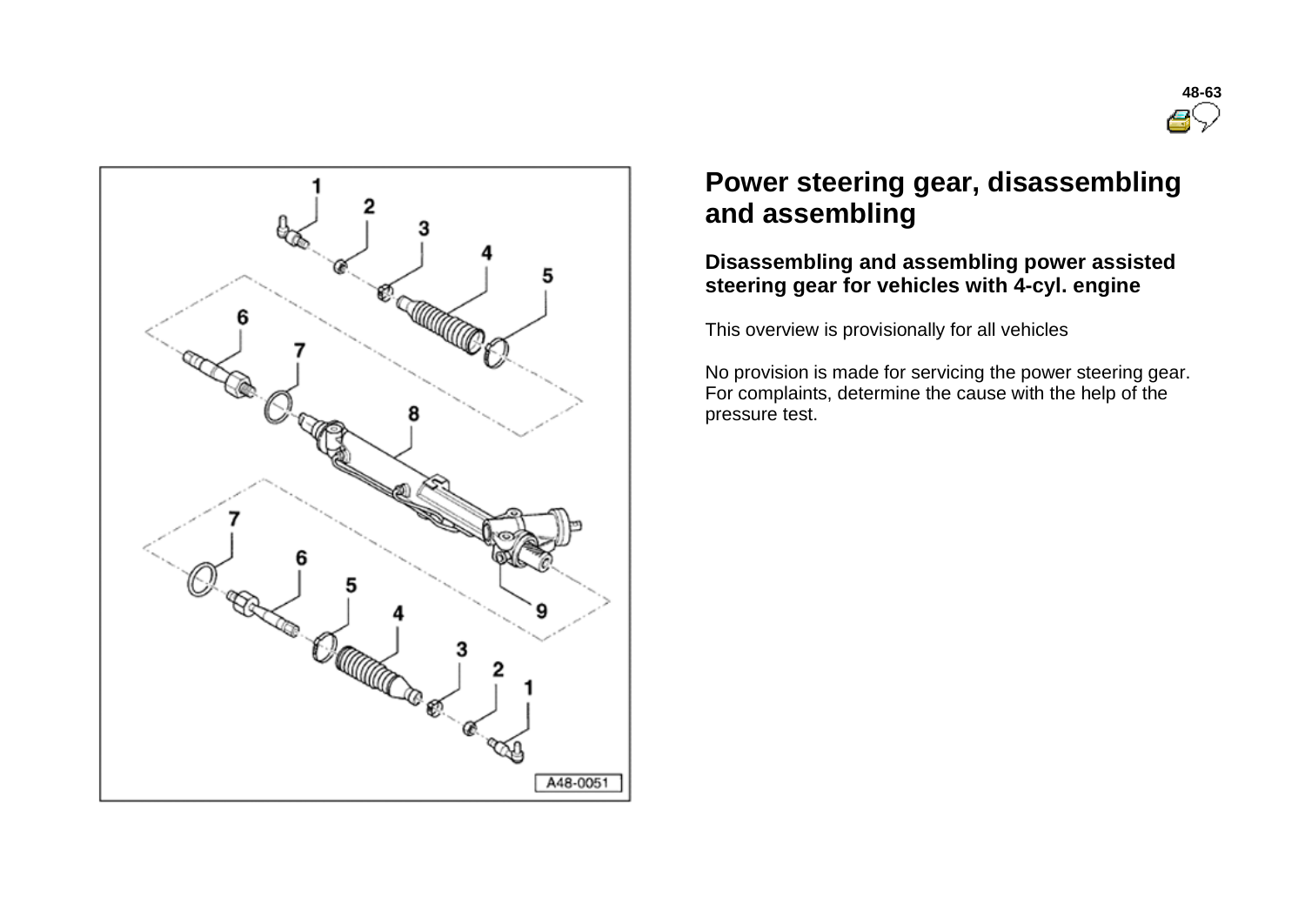



#### *Notes:*

- *Replace self-locking nuts and bolts.*
- *Welding and straightening work on steering components is not permitted.*
- *Only use steering gear grease, Part No. AOF 063 000 04 to grease the rack.*
- *Hydraulic oil: Part No. G 002 000*
- *Quantity of oil in system approx. 1 ltr.*
	- **1 - Tie rod ball joint**
		- Check dust caps are seated correctly and not damaged

**Modification**  $=$  **Page 40-23** 

- **2 - Hex nut, 40 Nm**
- **3 - Hose clip**
	- ◆ Tension with VAG 1275
	- Always replace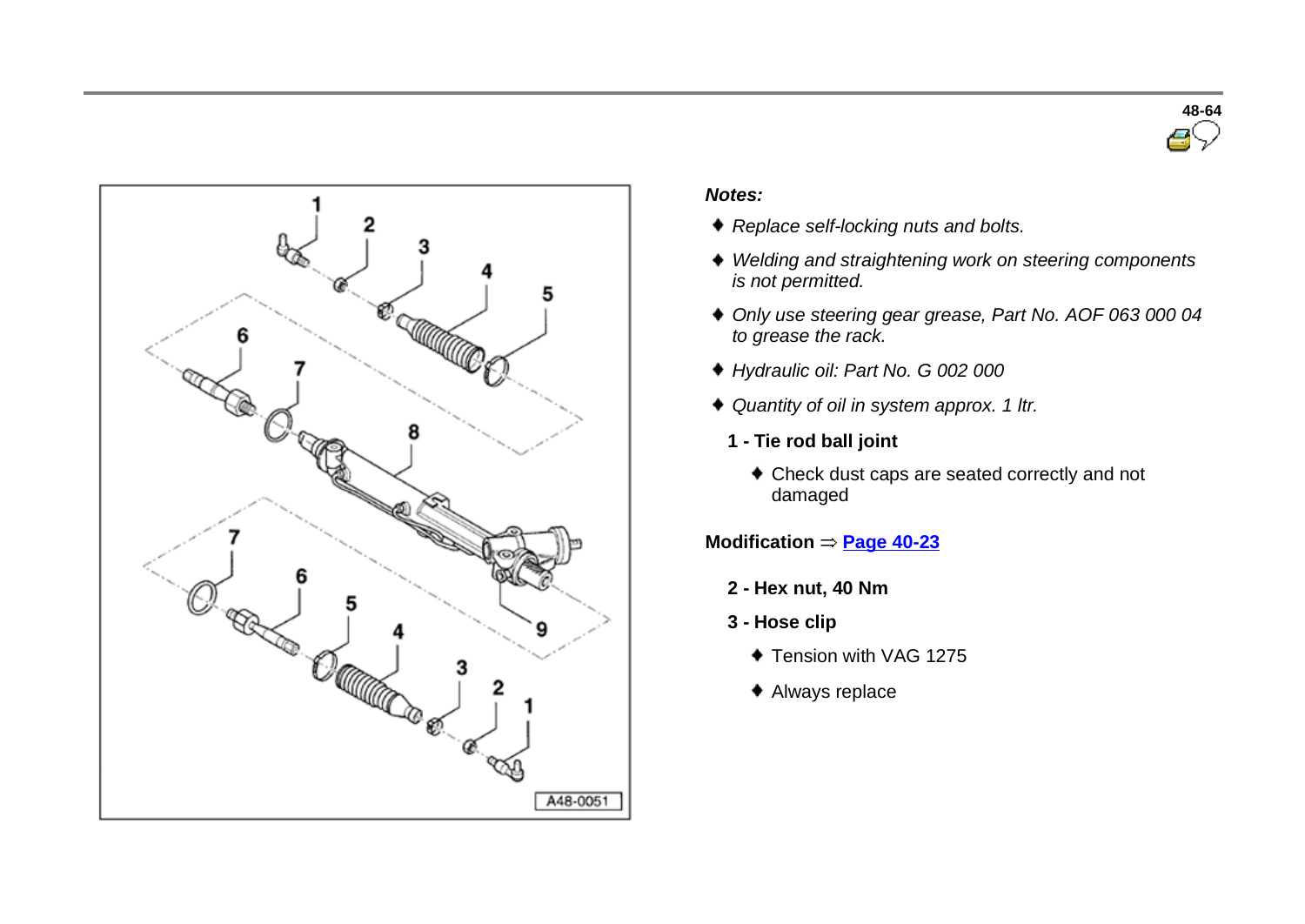



## **4 - Boot**

- Check for damage
- Can be replaced with steering gear installed
- Must not be twisted after adjusting track
- **5 - Hose clip**
	- ◆ Tension with VAG 1275
	- Always replace
- **6 - Inner tie rod joint, 100 Nm**
	- Grease joint with steering gear grease A0F 063 000 04
- **7 - O-ring**
	- Always replace
- **8 - Power steering gear**
	- Grease rack with steering gear grease A0F 063 000 04

The steering gear is supplied as a spare part complete with inner Tie rod joint and boot

**9 - Socket head bolt, 18 Nm**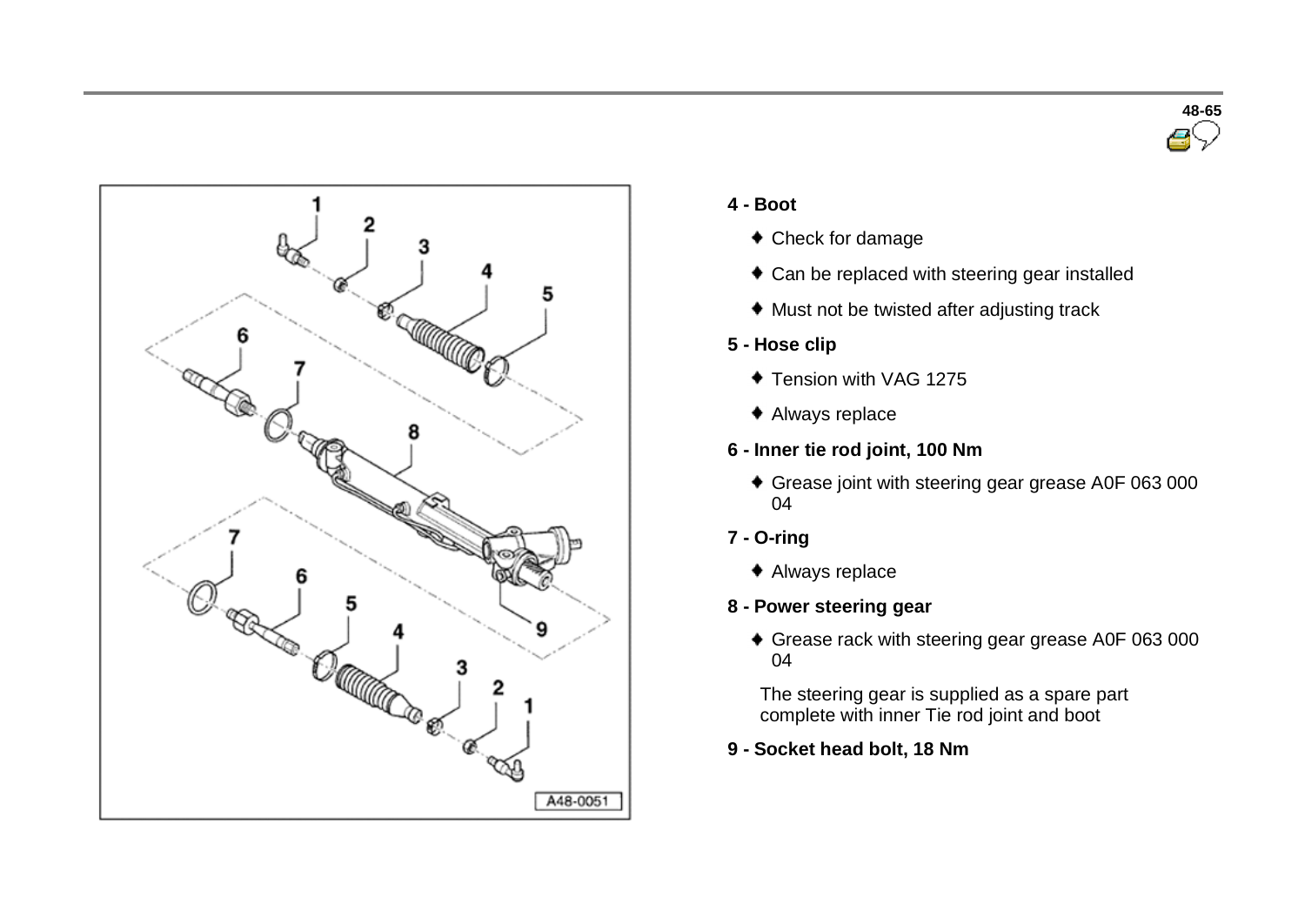



## **Power steering gear for vehicles with 5, 6 or 8 cylinder engine, disassembling and assembling**

This overview is provisionally for all vehicles

No provision is made for servicing the power steering gear. For complaints, determine the cause with the help of the pressure test.

#### *Notes:*

- *Replace self-locking nuts and bolts.*
- *Welding and straightening work on steering components is not permitted.*
- *Only use steering gear grease, Part No. AOF 063 000 04 to grease the rack.*
- *Hydraulic oil: Part No. G 002 000*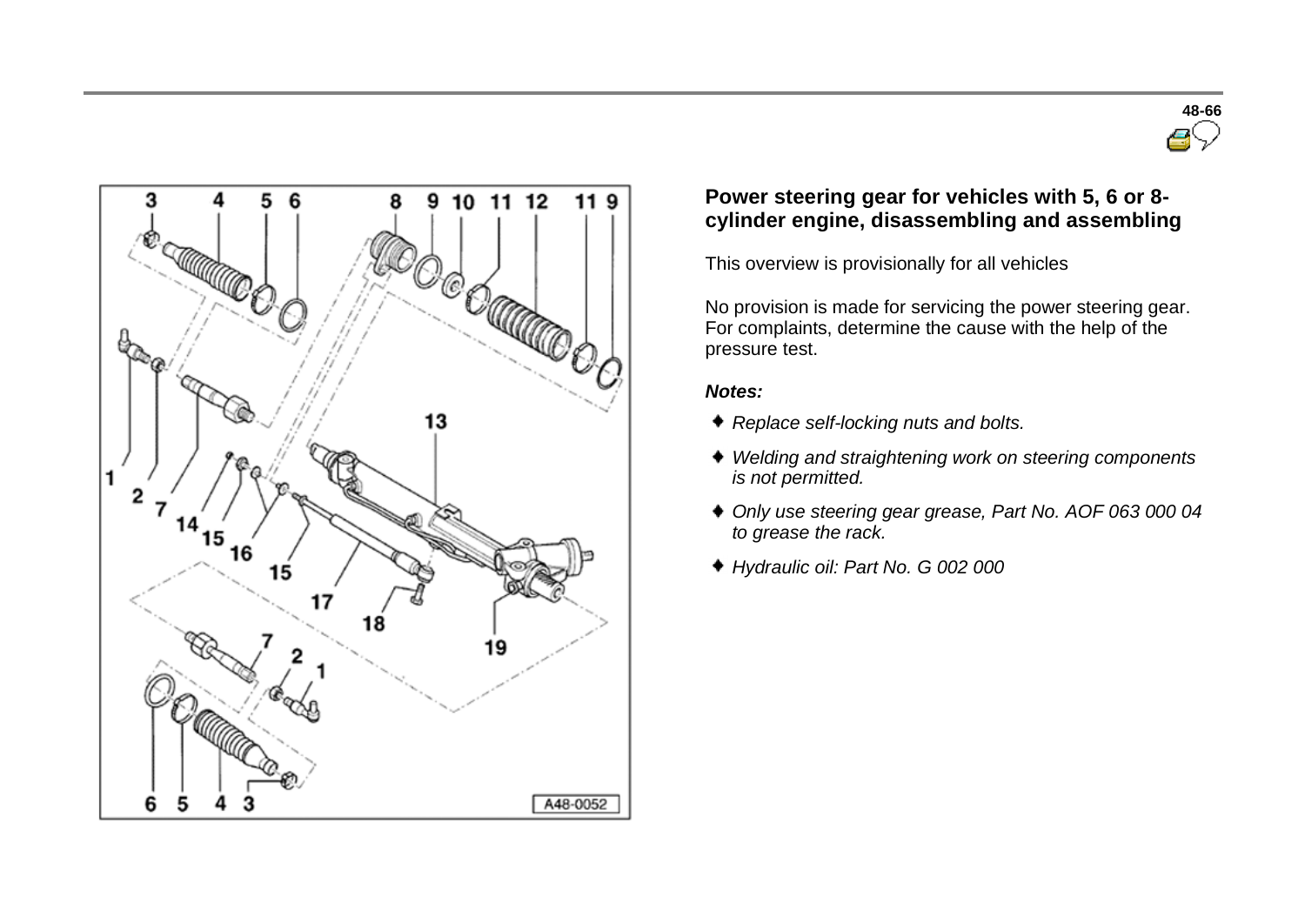



- **1 - Tie rod ball joint**
	- Check dust caps are seated correctly and not damaged
- **Modification**  $\Rightarrow$  **Page 40-23** 
	- **2 - Hex nut, 40 Nm**
	- **3 - Hose clip**
		- ◆ Tension with VAG 1275
		- Always replace
	- **4 - Boot**
		- Check for damage
		- ◆ Can be replaced with steering gear installed
		- Must not be twisted after adjusting track
	- **5 - Hose clip**
		- $\bullet$  Tension with VAG 1275
		- Always replace
	- **6 - O-ring**
		- Always replace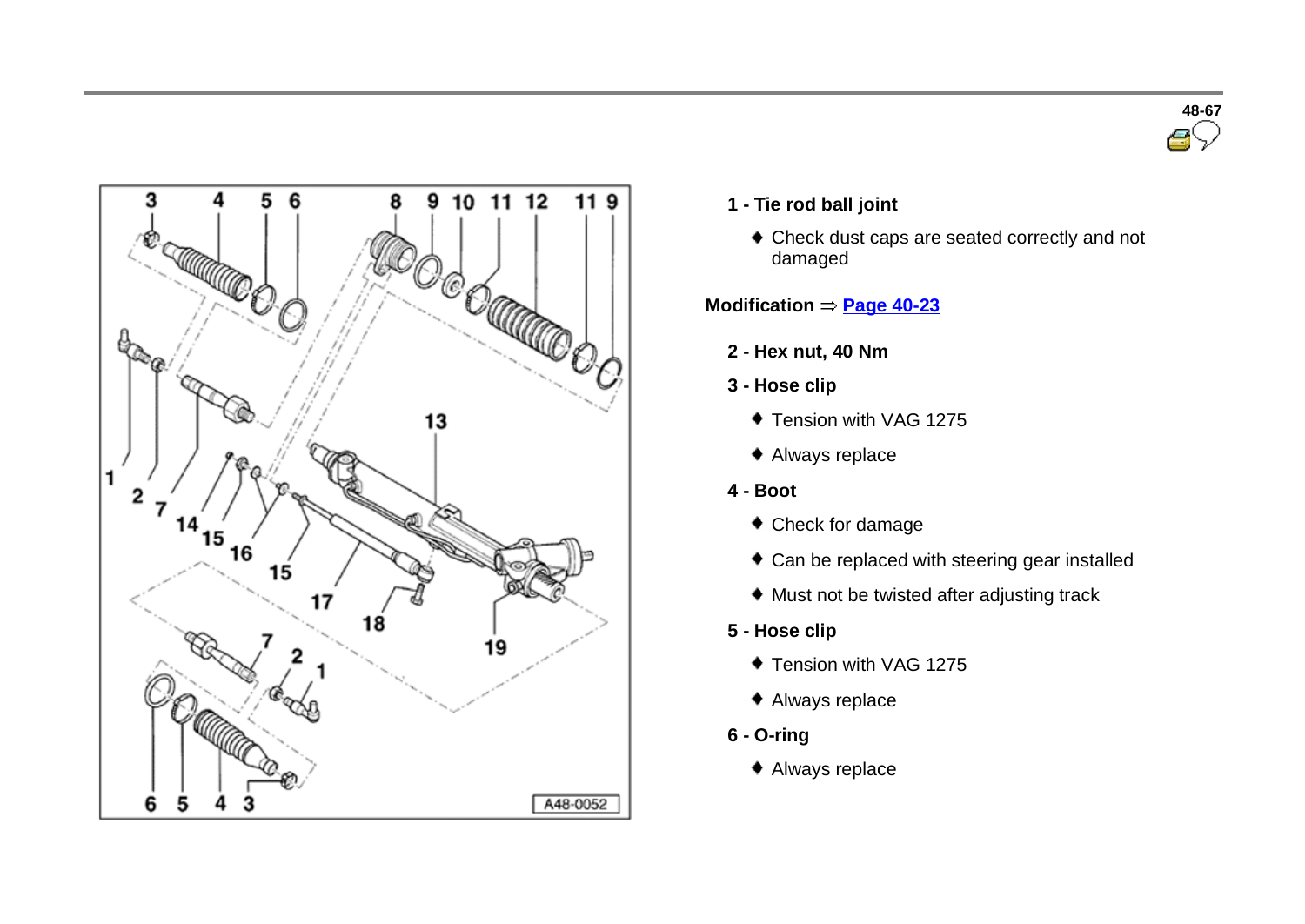



- **7 - Inner tie rod joint, 100 Nm**
	- Grease joint with steering gear grease A0F 063 000 04
- **8 - Steering damper bracket**
- **9 - O-ring**
	- Always replace
- **10 - Dished washer**
- **11 - Hose clip**
	- ◆ Tension with VAG 1275
	- Always replace
- **12 - Boot**
	- Check for damage
	- Can be replaced with steering gear installed
	- Must not be twisted after adjusting track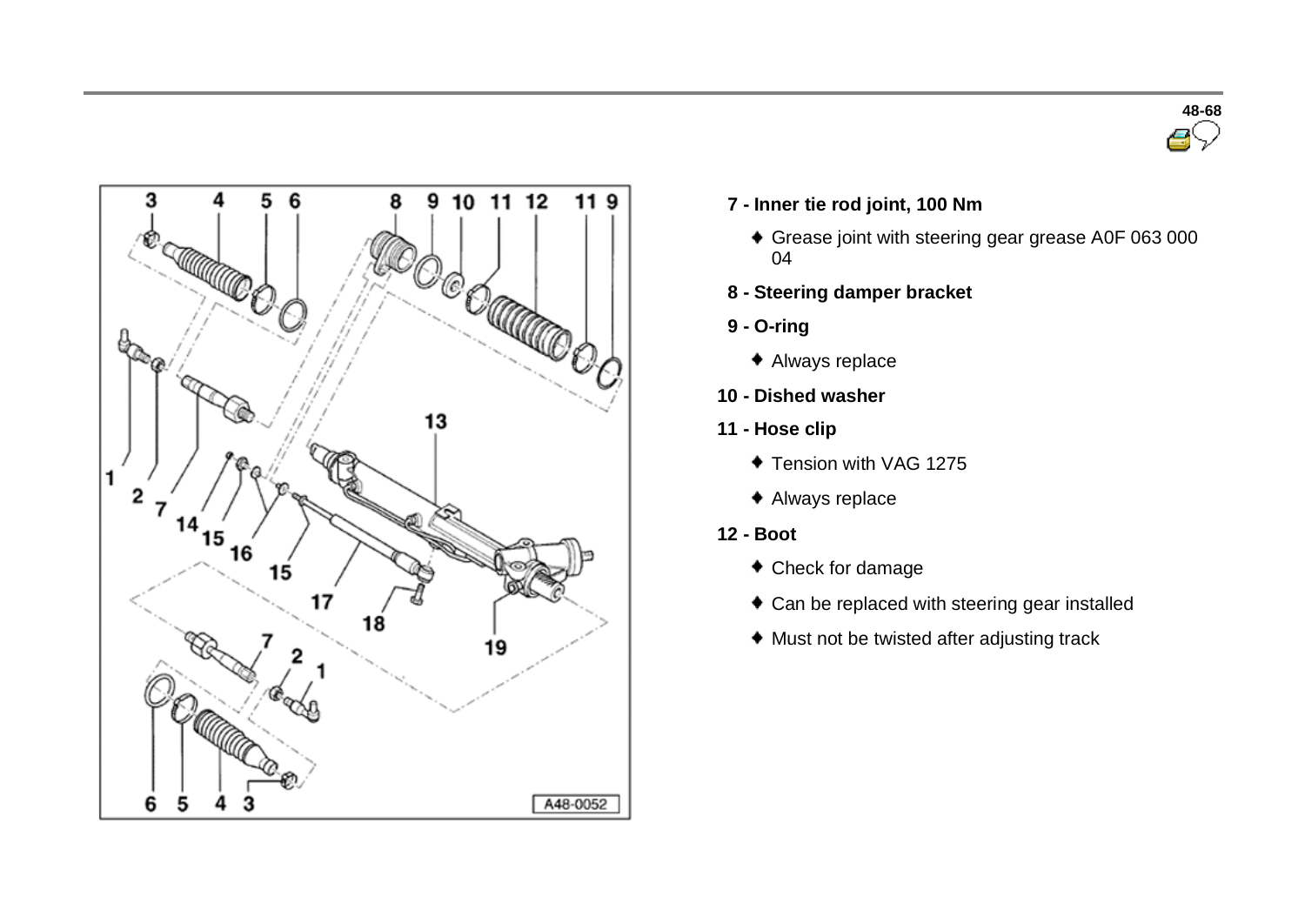



#### **13 - Power steering gear**

Grease rack with steering gear grease A0F 063 000 04

The steering gear is supplied as a spare part complete with inner tie rod joint and boot

- **14 - Hex nut, 10 Nm**
	- To loosen and tighten counter hold on steering damper piston rod hex
- **15 - Bushing**
- **16 - Rubber mounting**
	- ◆ Two part
- **17 - Steering damper**
- **18 - Hex bolt, 38 Nm**
- **19 - Socket head bolt, 18 Nm**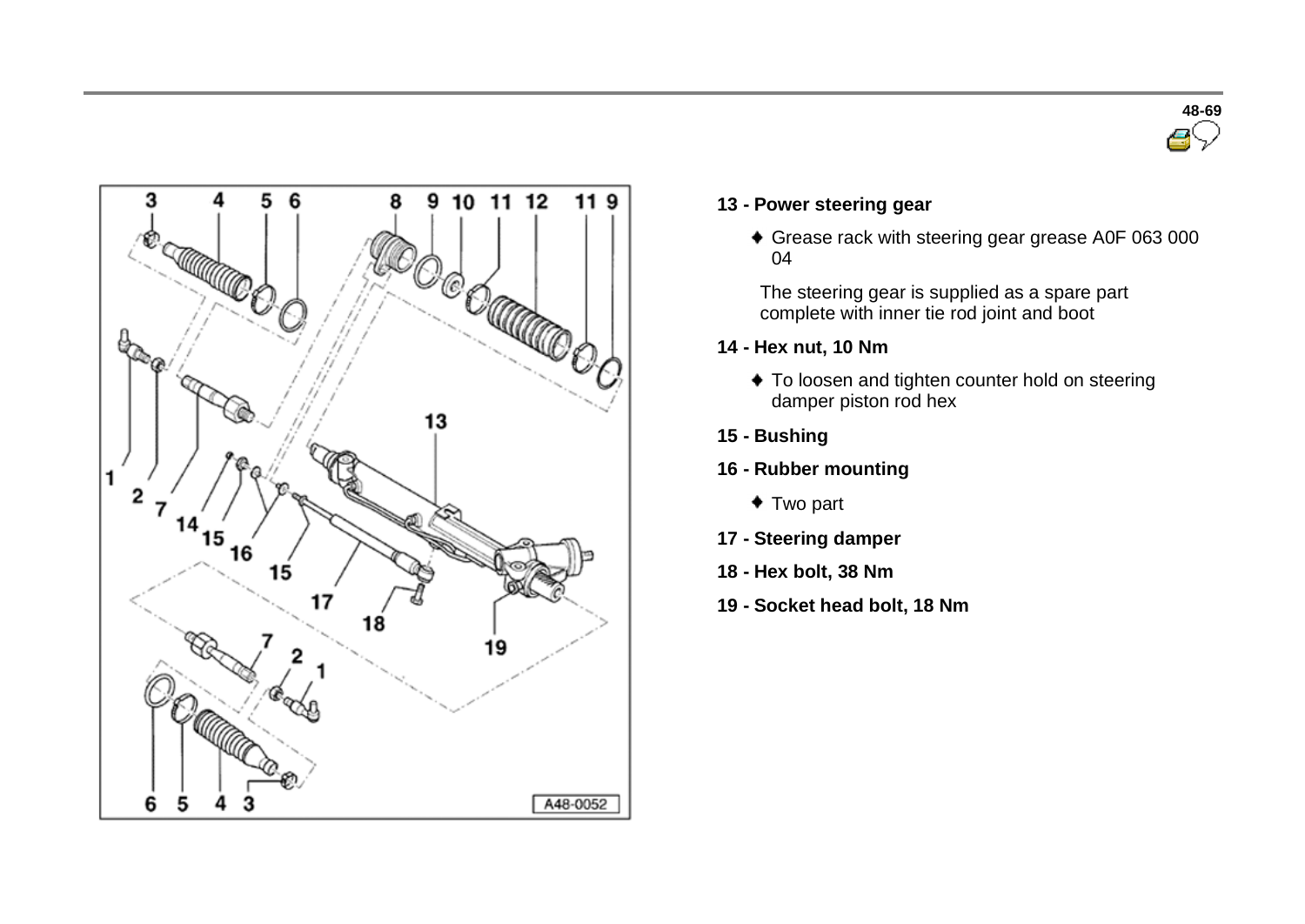

## **Power steering oil level, checking**

- Do not start engine but bring front wheels to straight-ahead position.

#### **Oil in cold condition:**

- Remove cap.
- Clean dipstick with a clean cloth.
- Screw cap on hand tight and unscrew again.

#### *Note:*

 $\sigma$ 

 *The cap must be fully screwed in order to obtain an accurate fluid level reading.*

- Check oil level: The oil level must be in area of MIN. marking (up to 2 mm above or below marking).

### **Oil at operating temperature (above approx. 50 C):**

- Check oil level: The oil level must be between MIN. and MAX. marks.

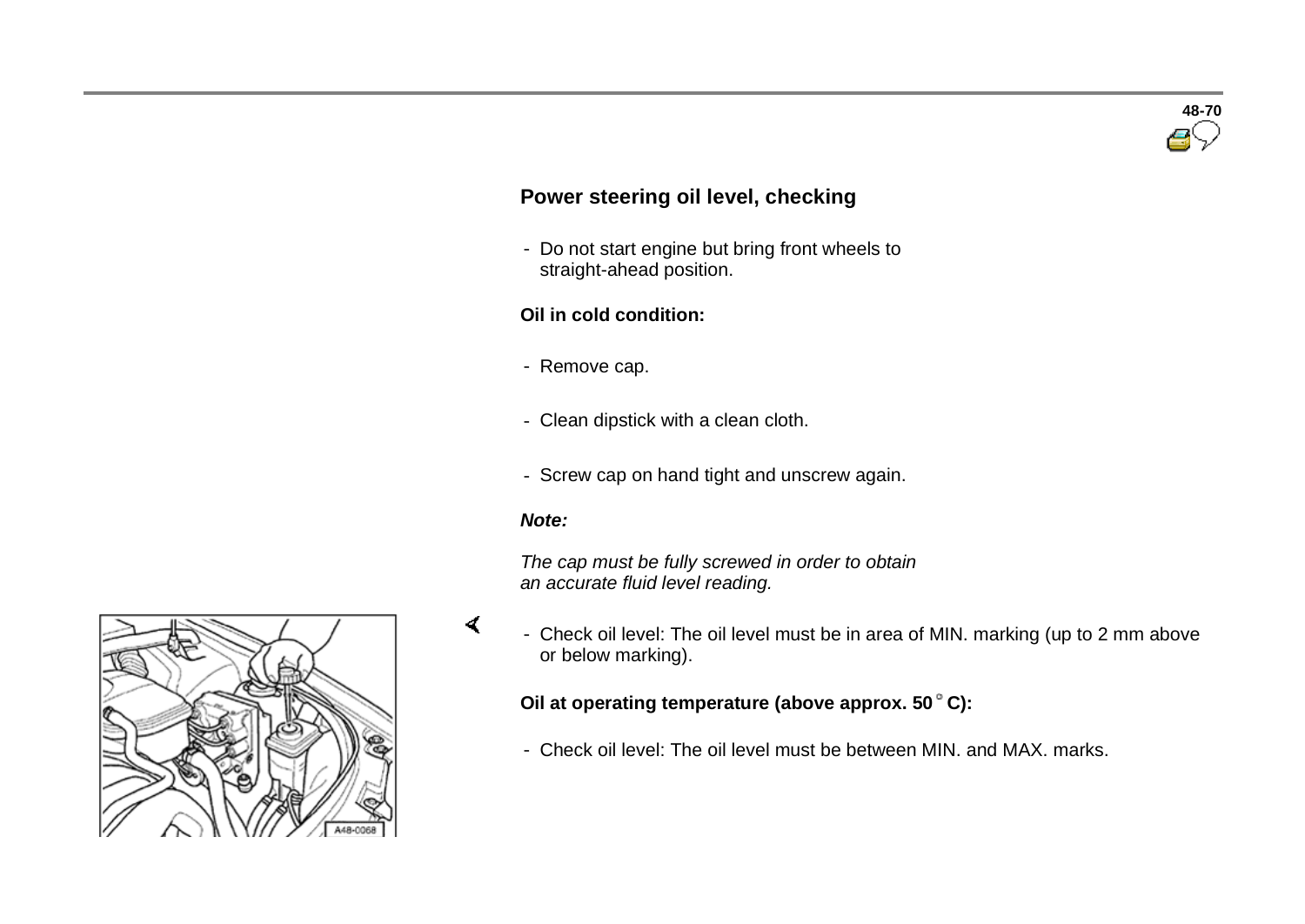

#### *Notes:*

- *If the fluid level is above the area specified, the excess fluid must be extracted.*
- *If oil level is below afore mentioned area, then the hydraulic system must be checked for leaks. It is not sufficient to top-up with oil.*

 *Fault finding, Steering gear; No. 10; Faults in power steering*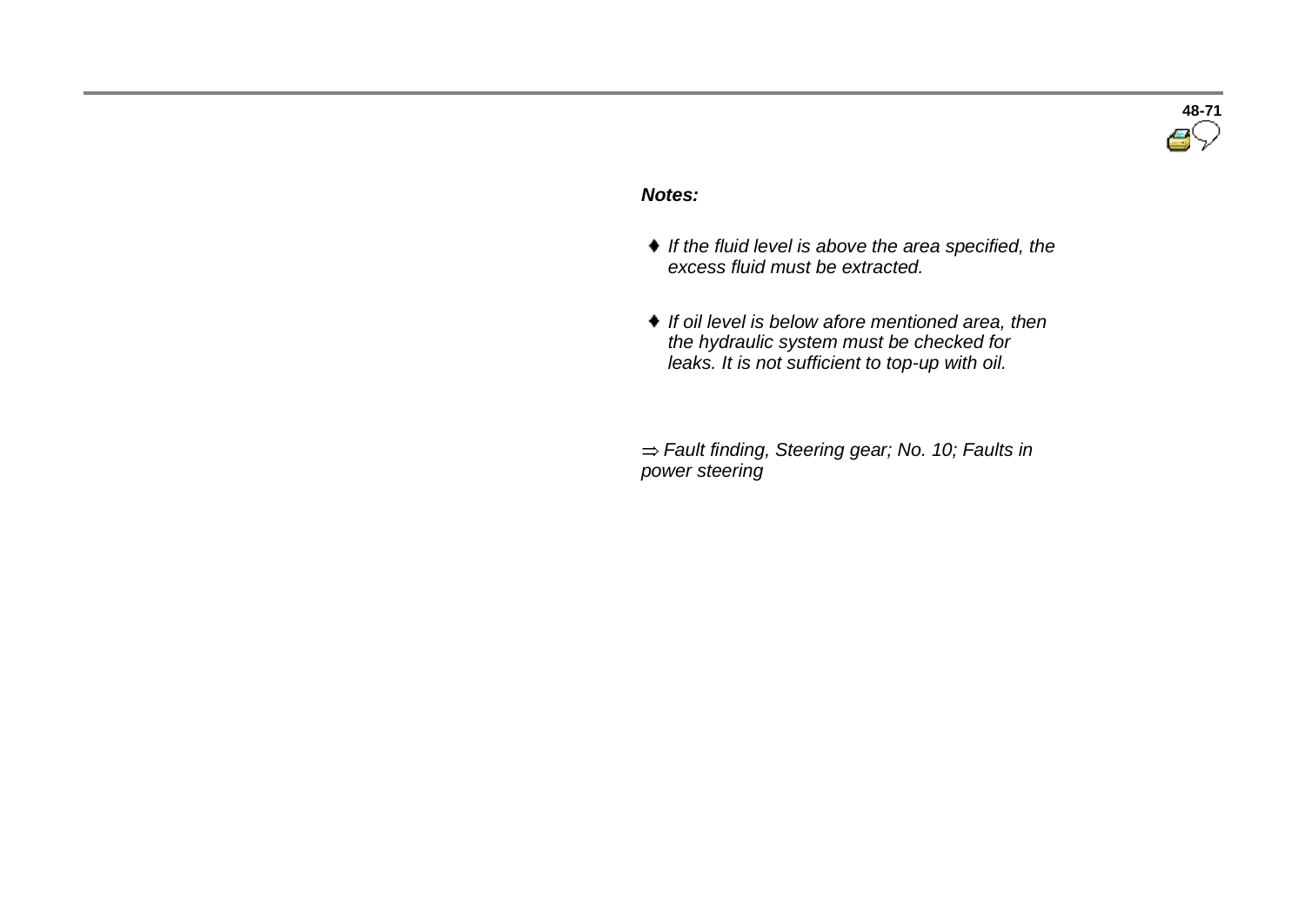

## **Steering system, bleeding**

- Check hydraulic oil level and top-off if necessary.
- Raise vehicle until front wheels are free.
- Turn steering wheel from lock to lock 10 times, with engine switched off.
- Check hydraulic oil level and top-off if necessary.
- Lower vehicle.
- Start engine.
- Turn steering wheel from lock to lock 10 times.
- Check hydraulic oil level and top-off if necessary.

 Any remaining air in steering system will dissipate when driving over the next 10 - 20 km.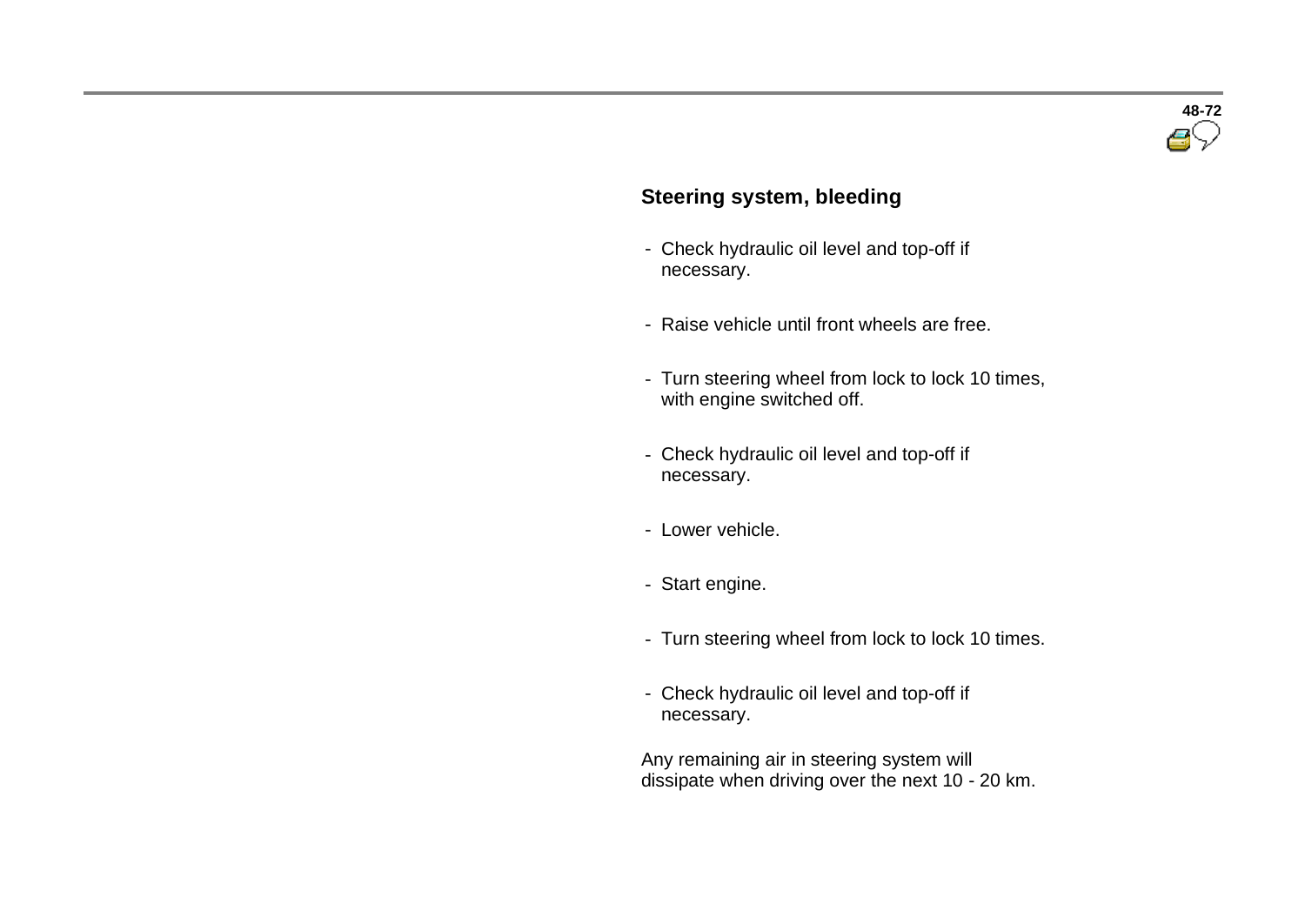

## **Steering system checking for leaks**

*Note:*

 *After completing repairs if hydraulic oil level is low the steering system must be checked for leaks.*

- Start engine.

- Turn steering from lock to lock and hold briefly.

 The maximum possible pressure is then produced.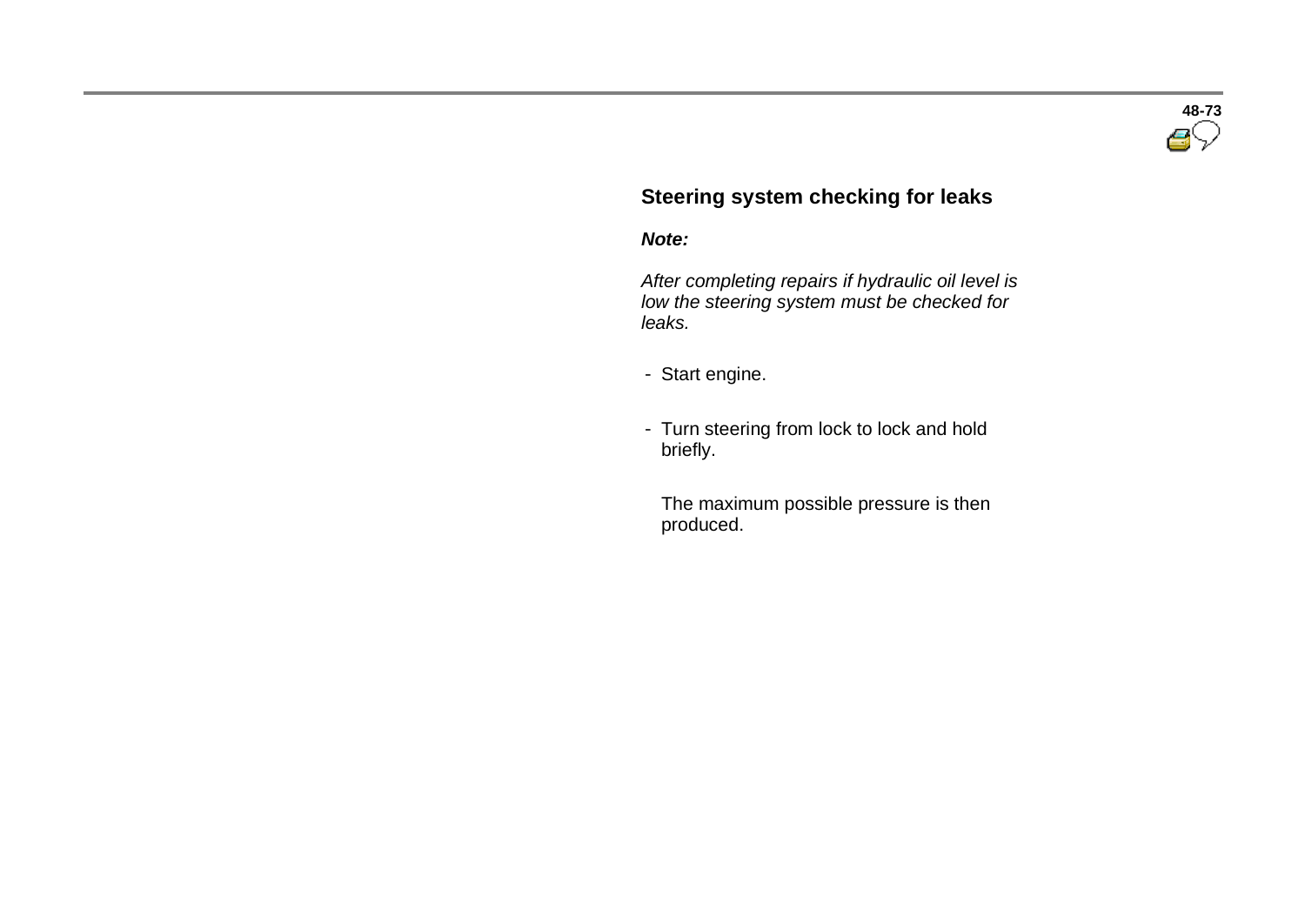

In this position the following components must be checked for leaks:

- Pinion seal on steering gear valve housing.
- All line connections
- $\triangleleft$  Rack seals

 This check can only be carried out when the boot is pushed back.

- Open boot hose clip.
- Push boot back.

 Steering gear must be replaced if oil is visible in steering gear housing and/or in the boot.